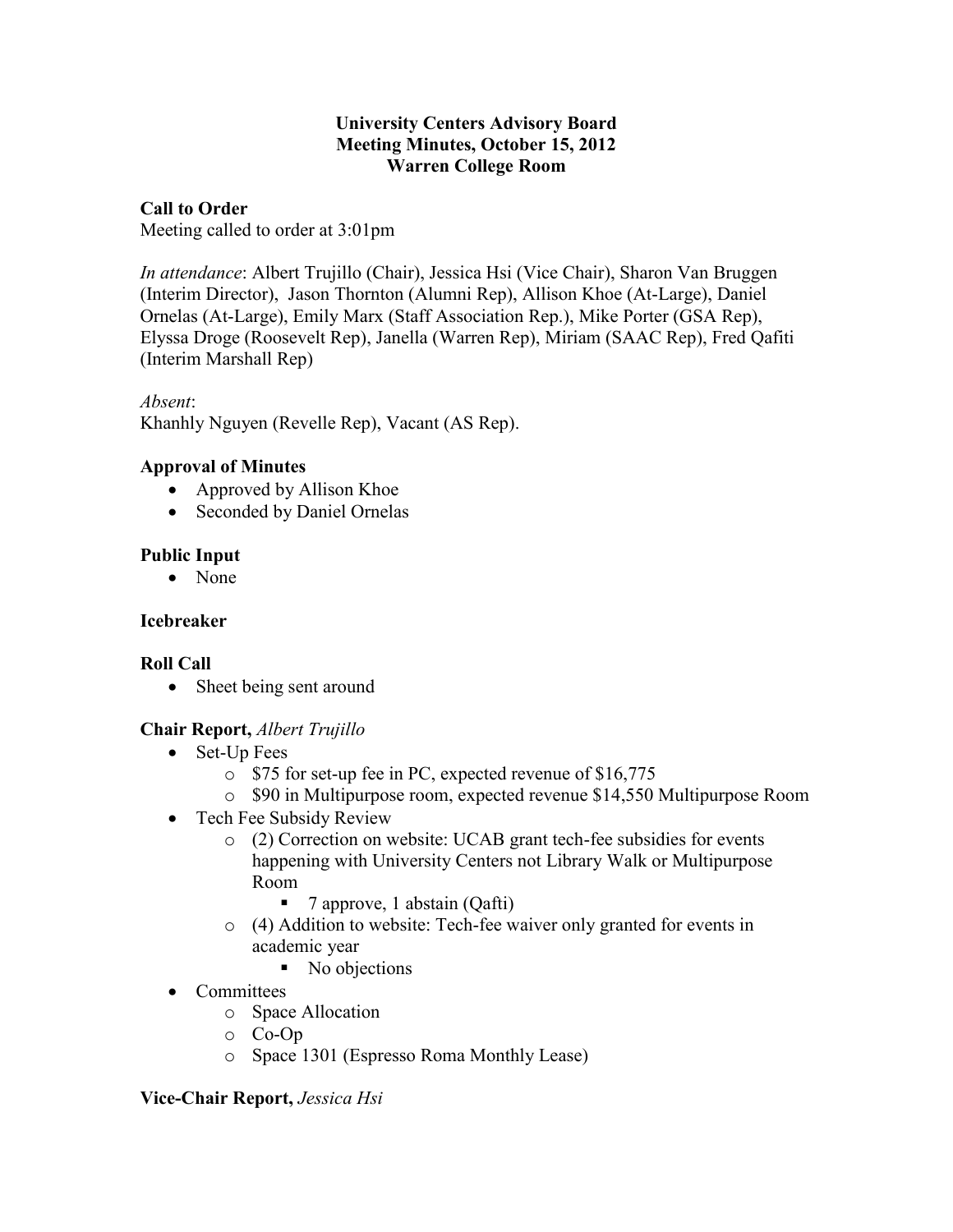- Space Allocation
	- o Student input on how to deal with student orgs in Old Student Center and Price Center

#### **Interim Director Report,** *Sharon VanBruggen*

- Retail Projects
	- o Leases
		- Round Table Pizza (exp. Apr 30, 2013)
			- Public RFP or Stay With Roundtable
		- Espresso Roma (month to month)
		- Subway (May 2014)
			- Can renew if wanted, but not a given
		- Others: Yogurt World
			- Renewed for another 5 years
		- o Projects
			- Salon 101
				- Grand Opening in Winter Qtr expected
			- Chase Bank
				- Inside modifications to branch for semi-automated teller
			- **ATMs by Triton Statue** 
				- ADA issues should be finalized by end of month
	- o RFP/Selection
		- **Mexican Food (Student Center)** 
			- Selection Committee formed
		- Appetizer Lounge (Space 1605)
		- Next up:
			- Coffee Concept (Space 1301)
			- Chicken Concept (Space 1311)

#### **Member Reports**

• None

#### **New Business**

- Origins: Father of Lights Screening on Oct 26 in PC Theater, Approved for \$112
- Addition to Survey

#### **Old Business**

• None

#### **Announcements**

• None

#### **Open Forum**

- Week Five Marshall appointing Rep, Warren have Rep by Week Five
- New members schedule meeting with Jessica, Albert, and Sharon to help understand their role